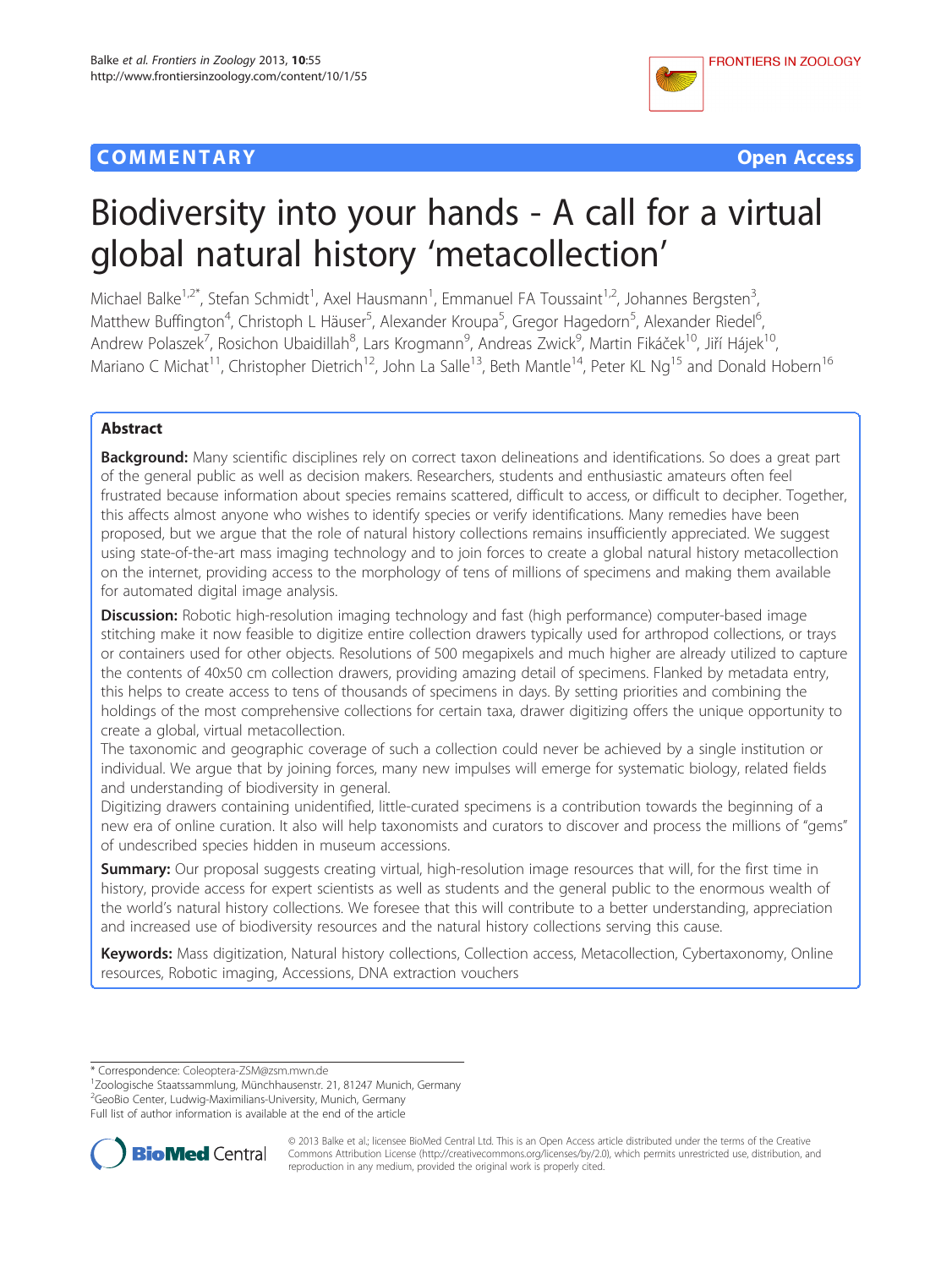## Introduction

Species are the currency of comparative biology. Scientists from many biological disciplines, including community ecology, conservation biology, pest management, biosecurity and biological control rely on scientifically sound, objective species data, often also on other taxonomic ranks. However, large-scale identifications, i.e. the identification of large numbers of specimens for specific, often project-related purposes, are often not feasible. Researchers, students, parataxonomists, and enthusiastic amateurs often feel frustrated because information about species remains scattered, difficult to access, or difficult to decipher (e.g. available only in highly technical jargon or non-native languages).

Several proposals have been put forward to remedy this situation: moving taxonomic revisions [\[1](#page-7-0)] and printed sources [\[2](#page-7-0)] into cyberspace; establishing official authority files of taxonomic names [\[3\]](#page-7-0), including universal registries for these [\[4,5](#page-7-0)]; comprehensive species- and populationlevel DNA barcode databases [[6,7\]](#page-7-0); databases of occurrence data [[8\]](#page-7-0); online communities using image databases for identification and research [[9,10](#page-7-0)], data portals including species-pages and associated resources [[11](#page-7-0)-[14](#page-7-0)]; collaborative data publishing frameworks [[15](#page-7-0)]; interactive online identification keys [\[16\]](#page-7-0). Each of these approaches addresses some aspect of the problem and they increasingly interact and complement each other. For example, species occurrence data from diverse data providers including Global Biodiversity Information Facility (GBIF) are errorchecked and mapped onto Discover Life species pages and the maps provided to the Encyclopedia of Life (EOL). The journal ZooKeys [\[17,18\]](#page-7-0) simultaneously publishes all taxonomic acts in the journal as well as in a versioned wiki format which allows subsequent addition of locality data or ecological information on the species [\[19\]](#page-7-0). Botanists are in the process of compiling a global resource documenting all plant types [[20\]](#page-7-0). This Global Plants Initiative (GPI) funded by the Mellon Foundation created a partnership of more than 190 museums and herbaria from more than 60 countries and illustrates well how digitization efforts could turn global. GPI uses Journal Store (JSTOR) plant science [[21](#page-7-0)] as its data portal, interlinking with resources from JSTOR digitized literature resources as well the Biodiversity Heritage Library (BHL).

Anyone with the need for accurate and verified species identifications, be they a researcher at a museum in Madrid, a student at a university in Sumatra, a parataxonomist at a community ecology research center in Papua New Guinea, or an amateur entomologist in England, would at some stage want to experience feedback on identifications. A virtual community approach to providing such feedback would improve species identifications by principal experts and beyond the coarser "morphospecies" or generic identifications commonly

applied in community ecology. For most of the better known species multiple taxon pages are already online (e.g., Discover Life alone serves 1,226,003 species pages), many of which feature digital images, maps, and scanned text from revisions, that facilitate making and verifying species identifications. At sites such as Discover Life, dynamic identification guides linked to these species pages and derived in part from the same content (e.g., images) allow even non-experts to achieve efficient and reliable species identifications. Other interactive portals, such as Project Noah [[9\]](#page-7-0) and iNaturalist [\[10](#page-7-0)] allow the submission of geocoded photographs for identification by members of a wider community.

We will focus here on the role of natural history collections and suggest that mass digitization of collection holdings in the form of high-resolution images, including whole drawer digitization, is the way forward and will provide a better, faster and more democratic access to collections and biodiversity than ever before - essentially to put biodiversity in your hands.

#### **Discussion**

We argue that natural history collections are the largest and most important source of authoritative biodiversity data (for research but also web-based initiatives such as GBIF). They provide, in many cases, our only insight into historical trends of critical importance for conserving resources in an era of global change. However, most of the material in museum collections remains undiscoverable, with many important specimens not available to the research community. This situation is especially true for arthropods, which constitute the vast majority of named organism diversity [[22](#page-7-0)]: Collections continue to represent the most important resources for arthropod species discovery and identification.

Species pages and other virtual resources are of great and increasing value. They ultimately rely upon wellcurated, specialized collections as the source of their most extensive and reliable data, and ongoing reciprocal feedback between collection users (professional and amateur taxonomists) and online data portals is the most effective way to optimize data quality. The most relevant specimen collections are those housed in the natural history museums around the world. With about 3 billion specimens, accumulated over 250 years, these are the primary archives and physical databases of global species diversity [\[23](#page-7-0)] and serve as evidence and foundation for all downstream applications including print publications and web resources. For researchers, visiting such an institution is usually the best option to achieve scientifically sound identification for species where no modern identification tools are available. However, travel is expensive, and visa regulations may prevent many research visits. Moreover, holdings vary considerably across collections, with only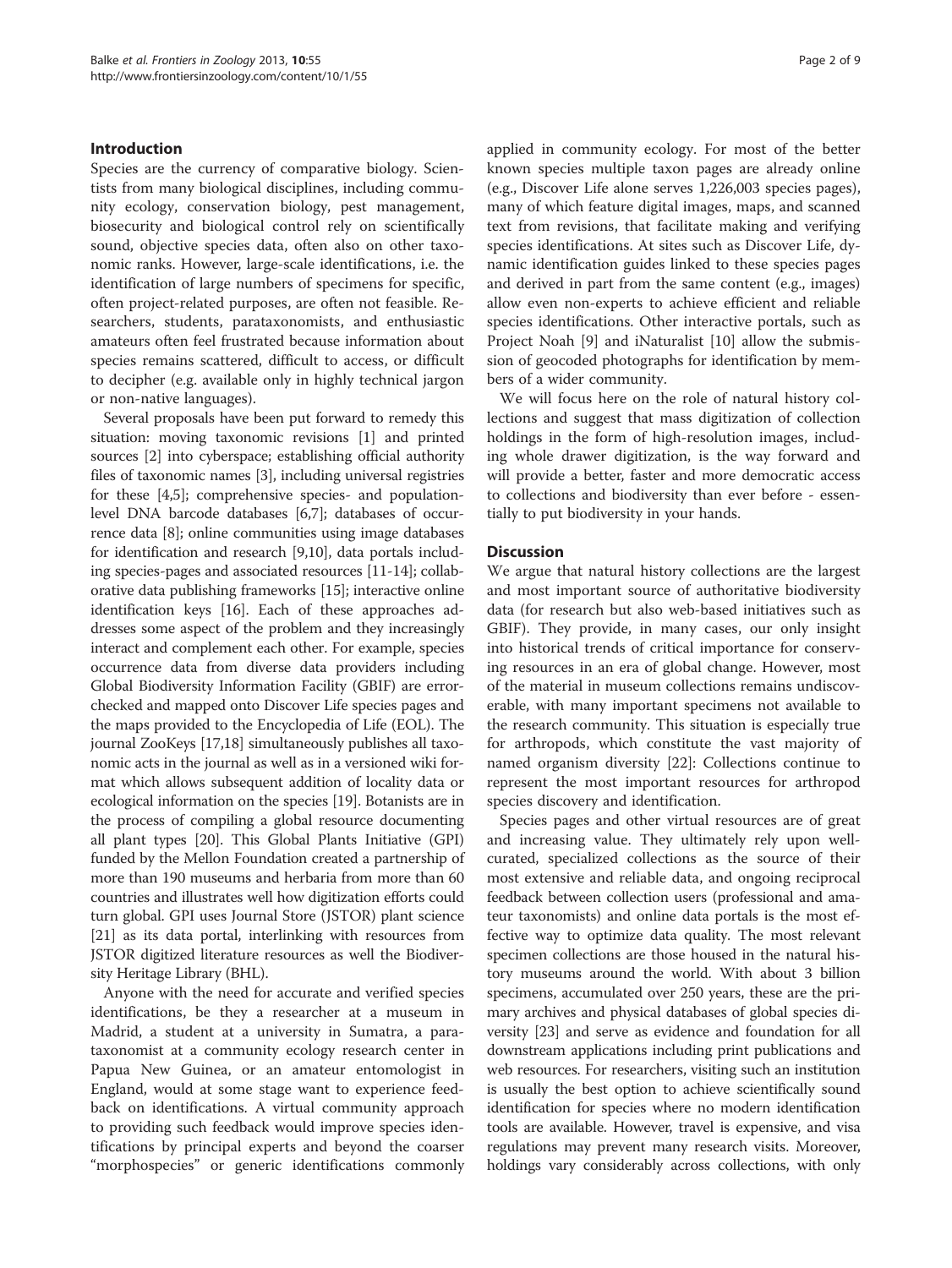very few having both broad taxonomic and geographic coverage (such as the Natural History Museum in London, the American Museum of Natural History in New York, and the Smithsonian Institution in Washington, DC). However, there are many other institutions and individuals with excellent, specialized collections scattered across the globe. Expert taxonomists will usually spend years visiting a number of relevant collections, or request loans from others, but many researchers and amateurs will even find it impossible to travel so extensively. Given time and funding constraints, and increasing difficulties for many host institutions to supply loans, it is impractical for a researcher to visit or request specimen loans from every collection that may conceivably house specimens in the taxon of interest. Thus, researchers often focus their attention on the larger collections while institutions with more modest holdings are either overlooked or intentionally ignored.

Furthermore, important specimens go undiscovered for many years, despite the best efforts of the curators and technical staff, because large collections often do not have exhaustive inventories.

Digitization efforts in botany in general benefit from the method of preservation of herbarium specimens many samples are dry on virtually two-dimensional sheets that contain the specimen(s) as well as printed or written documentation. These can readily be scanned and botanists are therefore very advanced with digitizing their collections. Apart from the GPI, there are other large-scale virtual herbarium initiatives, for example the Australian Virtual Herbarium and the US Virtual Herbarium (USVH) project, the latter aiming to digitize (database, image and georeference) all specimens in all herbaria in the United States [[24,25\]](#page-7-0). However, if we are to create a truly comprehensive online collection coverage of global diversity, is the main challenge is to deliver a fundamental change in the digitization of zoological collections. While the digitization of types and selected individual specimens is feasible, this may e.g. not be true for larger series of individual insects on a one-by-one basis. Existing collections house many millions of such specimens and are constantly growing. Traditional digitization methods usually require handling of individual specimens, a process that is not only time consuming but also comes with substantial risk of damage to many specimens. Technological developments as well as a change in the digitization paradigm create the launching pad for truly accelerated opening of collection holdings. A special issue of ZooKeys sheds light on recent and ongoing approaches from large natural history collections and universities around the globe [\[26\]](#page-7-0).

Several national or global initiatives are already actively engaged in aggregating, managing, exposing and sharing digital information from natural history

collections, including GBIF [[8\]](#page-7-0), Encyclopedia of Life [[11\]](#page-7-0), Atlas of Living Australia [\[27](#page-7-0)], and the US Virtual Herbarium [[24\]](#page-7-0). It is now time for these initiatives to work together to create a comprehensive global virtual online metacollection covering most of the Earth's species diversity using state-of the art digital imaging technology. Here, we will focus on drawer- or tray-based collections (or in technical terms, "container-based"). Typical examples of such collections are arthropods, mollusk shells, as well as paleontological specimens, birds, eggs, and many other types of specimens. Although of course and certainly not always feasible, we argue that in many taxa, body size and characters visible in dorsal view do provide a wealth of information, even allowing identifications to be made or verified. Many arthropods, including but not limited to larger species that are well known to amateurs, are readily identified to species by inspecting them on high resolution images in dorsal view. Equally important would be the ability to rule out the possibility of a specimen belonging to a given species, as in the example of a quarantine worker who might be concerned about the presence of a key pest. Access to comprehensive overviews of the range of variation in species or a genus will help to address an increasing risk on the Internet, that observers are unaware of the existence of multiple broadly-similar species and naïvely copy identifications from other web observations.

However, initial identifications using these images are only the beginning. High-resolution images can sometimes provide clear views of the label data associated with a pinned insect specimen, in which case systematists may be able to locate lost type series and new collecting localities or dates. Images can also assist a researcher in determining whether type specimens actually have to be borrowed, or selecting which specimens should be loaned from a museum for further study of characters that cannot be assessed on the image. Drawer images can help a researcher decide where photography of particular specimens from different perspectives might help. A scientist interested in the evolution of colour pattern, or wing shape, could use drawer images to infer infraspecific variation and polymorphisms deduced from specimen series, and interspecific variation by comparing different species. Knowledge of such variation is widely available for frequent species, in which individual collections hold entire series, but lacking for rare species, where the only available specimens may be distributed over many collections. Similarly, it has been suggested that fluctuating asymmetry in insect wings could be an indicator of environmental stress [\[28\]](#page-7-0).

These images would enable better planning prior to an actual visit to a collection, allowing remote access to a collection to answer questions like "how many species X do you have from locality Y?" Drawer images show how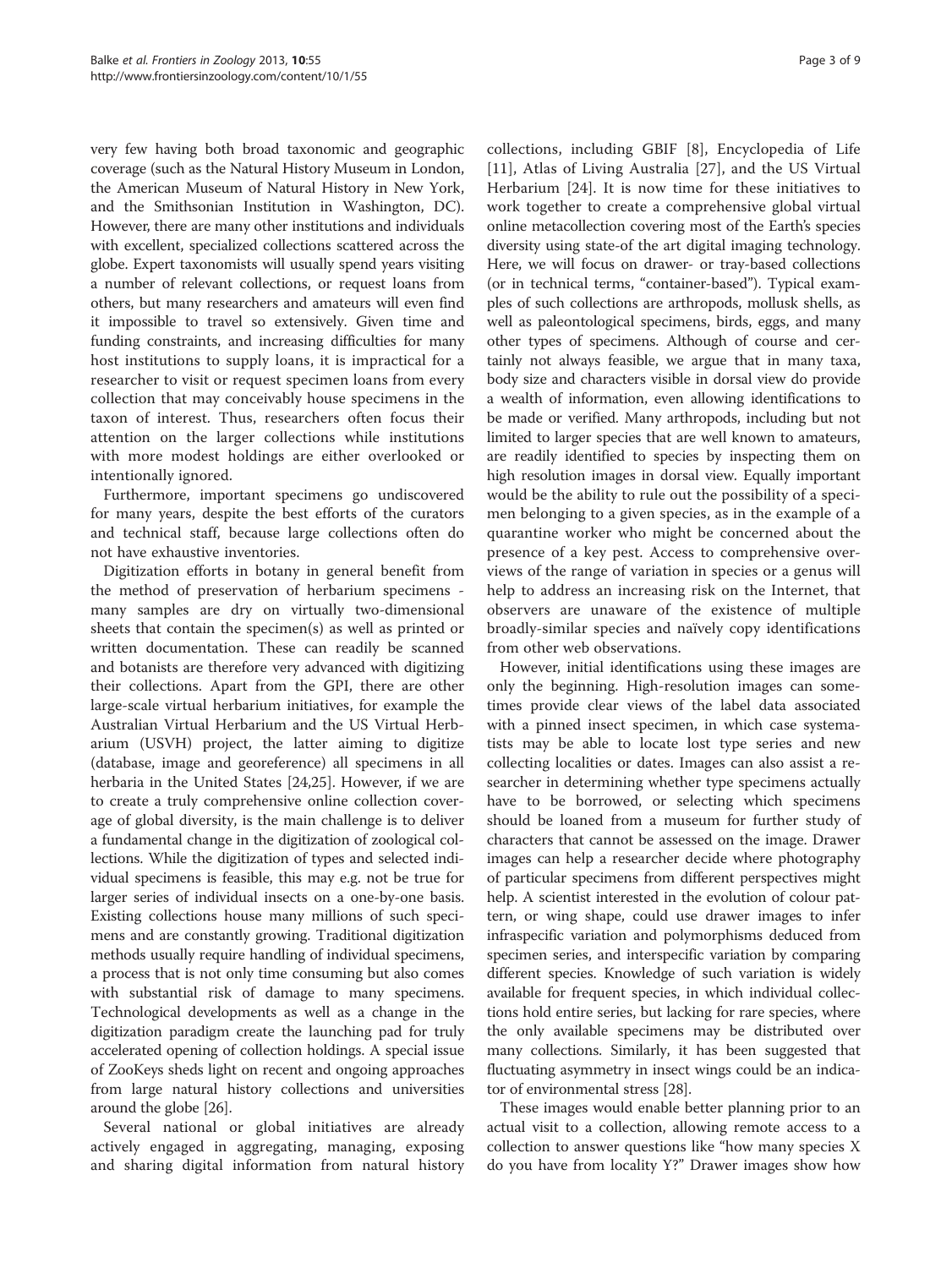many specimens exist and where they come from (when label data are visible or annotations/metadata were entered after scanning) - enabling ecologists and biogeographers to specifically request additional metadata. Ultimately, the everyday utility of biodiversity science could be similar to large scale geographical digitization efforts like Google Earth, Maps or Streetview, which are used by millions of people every day to plan their lifes.

Existing drawer digitization systems such as SatScan [[29-31](#page-7-0)], DScan [\[32,33](#page-7-0)] or GigaPan [\[34,35\]](#page-7-0) are capable of rapidly digitizing an unprecedented number of specimens and species with an image resolution that allows, in many cases, identifications to family, genus, and sometimes even species level (Figure 1). This single-handedly will revolutionize the way natural history collections can reach out to the general public. For example, the DScan prototype that is used at the Zoologische Staatssammlung in Munich takes about eight minutes to capture a  $41 \times$ 52 cm sized insect drawer at a stunning 500 megapixel resolution [\[32,33\]](#page-7-0) - and much higher resolutions are already feasible on the hardware and storage side (see also



Figure 1 A 300 MP scan of an Ichneumonidae drawer (ZSM Entomology digitization group 2012), and a magnified view of some specimens.

[[30](#page-7-0)]). The Gigapan System, as currently used at North Carolina State University and the National Museum of Natural History (USNM, Washington DC), can capture, stitch, and upload to the web 200 megapixel images (created from 30 raw images) of a single drawer of insects in under three minutes, with an additional 3–5 minutes for species annotation on the resulting image [\[36\]](#page-7-0). Several stakeholders are currently pursuing mass digitization efforts, for example the Natural History Museums in London, Berlin, Leiden, Munich, Washington DC, North Carolina State University, the Australian National Insect Collection in Canberra, and the USNM [[30,31,37,38](#page-7-0)]. The US National Science Foundation (NSF) has recently allocated several million US\$ for mass digitization projects and for the development of a cybertaxonomy infrastructure - explicitly aiming at creating resources for ecologists (INVERTNET [[39\]](#page-8-0); SCAN: [[40\]](#page-8-0)). INVERTNET suggests taking drawer imaging from 2D to 3D scanning, as it is technically feasible to automatically manipulate and digitize a drawer to produce a partial 3D reconstruction of specimens.

Drawer digitization does not merely provide photographic depictions of species, but delivers extra value – namely the *context* of a species among its congeneric species and the context of an individual among conspecific individuals.

Once drawers have been digitized at high resolution, unprecedented possibilities exist. Image cropping will deliver the material for individual species pages where needed. Cybercuration allows for the creation of a new, virtual collection: species from collection 'A' can be combined with species from collection 'B', and so forth, producing a unified global virtual metacollection. Ideally, this would include the holotype for each species, helping to detect misidentified holdings and avoid circulation of such misidentifications on the web which is not desireable [[41](#page-8-0)]. By pooling their information, every 'real' or 'analog' museum or other collection would contribute to one virtual global biodiversity metacollection, which would be far more complete than individual collections will ever be. Museums of countries that contain biodiversity hotspots, such as Indonesia, would have the opportunity to make their collections available and provide research incentives for several biological disciplines, including taxonomists, entomologists, and ecologists. This virtual collection could be linked to and provide illustrations for existing biodiversity data portals (Encyclopedia of Life (EOL), Discover Life, Atlas of Living Australia, etc.). It will be this interaction that makes the final product comprehensive. Ultimately, cropped images of a series of specimens belonging to the same species in one collection could be combined with images of the same species from other institutions, thus allowing simultaneous comparison of insect specimens from several or even dozens of participating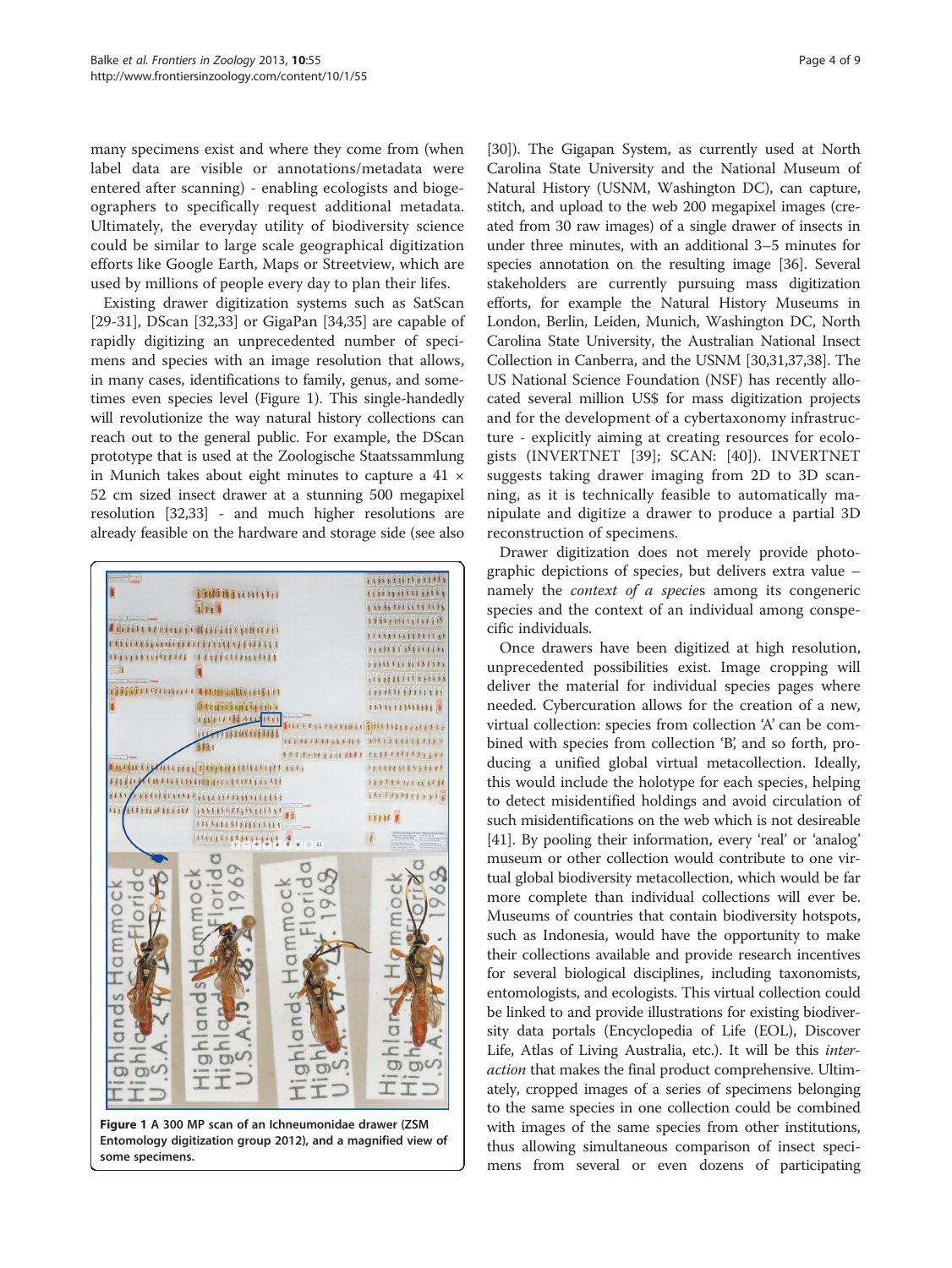museums. This will provide a comprehensive virtual 'metacollection' of a species that would otherwise be hard to achieve. Most importantly, the foundation for this type of comparison, i.e. specimen drawer images, can be created within a relatively short time frame.

A virtual collection can never replace a real collection of the physical specimens. The collection object will remain the primary reference for biological diversity where all facets (e.g. complex morphology and fine structure, anatomy, genetic material, chemical compounds, pollen on insects or stomach contents, to name but a few) are required. It also does not replace expertly conducted specimen databasing, particularly when such efforts are incorporated into the overall workflow of a revisionary taxonomic project that includes comparative morphological study as well as imaging and other data capture.

As a meaningful strategy, it seems advisable to initially focus on key taxa to satisfy demand from ongoing or scheduled research initiatives that would benefit from the proposed virtual collection. Demand-driven prioritization will focus the available resources on those questions where taxonomic or ecological research is most promising. This might include neglected taxa, geographical regions rich in biodiversity but with insufficient taxonomic infrastructure, or ecological question such as organism interactions (e. g. pollination or herbivores). A comprehensive virtual collection will easily allow researchers to re-arrange species according to multiple criteria and corresponding research questions, e.g. arrangement according to the latest phylogenetic reconstructions, according to their lifeform, habitat type, behavioral data, updated classifications, geography, host plants, parasitoid complexes, and plant communities. In contrast, all physical collection allow the organization only by a single, usually taxonomic research criterion.

Furthermore, drawer digitization will uncover morphological inconsistencies within a species, within and across collections, which could be due to misidentifications and phenotypic differences in size and/or color due to geographical variation; and possibly drastic divergence in identification quality, labeling practices, and updating of nomenclature that might stimulate revision of curatorial practice. In addition, by using planar telecentric lenses, images can be created with minimal distortion, which enables accurate measurements of specimens anywhere in the image [\[30,31\]](#page-7-0). This will allow for morphometric data analyses of virtual online collections of species derived from multiple collections without a single loan or museum visit.

Drawer images open a plethora of opportunities to extract information not only by manual inspection by humans, but also by extracting information about species and specimens using image analysis and feature extraction software [[34](#page-7-0)]. Depending on the taxon and the

size of the label, locality labels are often partially visible from above and can be read by optical character recognition [[36,](#page-7-0)[42,43\]](#page-8-0). With partial 3D scanning, where photos are not only taken vertically from above a drawer but also from angles, typically more of the label becomes readable [[44](#page-8-0)]. OCR-techniques struggle with some types of labels, e.g. handwritten labels, and in such cases crowdsourcing approaches seem promising for large scale transcription of metadata [\[45,46\]](#page-8-0). Labels are added to each specimen after mounting, and specimens accumulate other labels as they are curated, revised, databased, measured, DNA extracted etc. A dedicated label with a machine readable code (such as a barcode or QR code) that is readable on a drawer image will let technicians associate each specimen in a collection with a globally unique identifier, e.g. by employing a HTTP URIs. These serve both as a stable persistent identifier for the specimens and as mechanism in the Linked Open Data Cloud to access more information about the specimen. Machine readable codes can be automatically extracted from drawer images and facilitate the ability of the scientific community to track individual specimens in a collection and across collections (e.g. type specimens, or specimens used in a publication). This resource will enable the direct global access to a particular specimen. Similarly, registered users could tag or annotate specimens or drawers, very similar to websites such as Flickr [\[47\]](#page-8-0), thus increasing the information content associated with any given specimen. A simplified approach would be inclusion of one machine readable code in each unit tray or beside the taxon label in non-tray based drawers. Information encoded could be a link to a specimen database, species page in the internet containing a huge variety of species related data such as ecology, Genbank accessions, taxonomic description, references, detailed digital images and so forth.

On top of these processes that are focused on collection management and specimen metadata, in many cases automated image analysis can be used. Methods developed for the identification of carefully prepared individuals, e.g. based on wing venation or color patterns [[48](#page-8-0)] need to be adapted to work on the drawer (container) level. Although such systems will not be perfect, they will allow to detect useful indications of unexpected variation within neighboring specimens. Supported by a new system for the detection of species grouping within a container (e.g. in insects, specimens of one species are usually separated by some extra space from the specimens of another species) this may lead to the detection of misidentifications and ultimately the detection of overlooked new species, the hidden treasures of collections.

#### Light into the darkest corners

One of the hidden values of every natural history collection is their drawers filled with unsorted and unidentified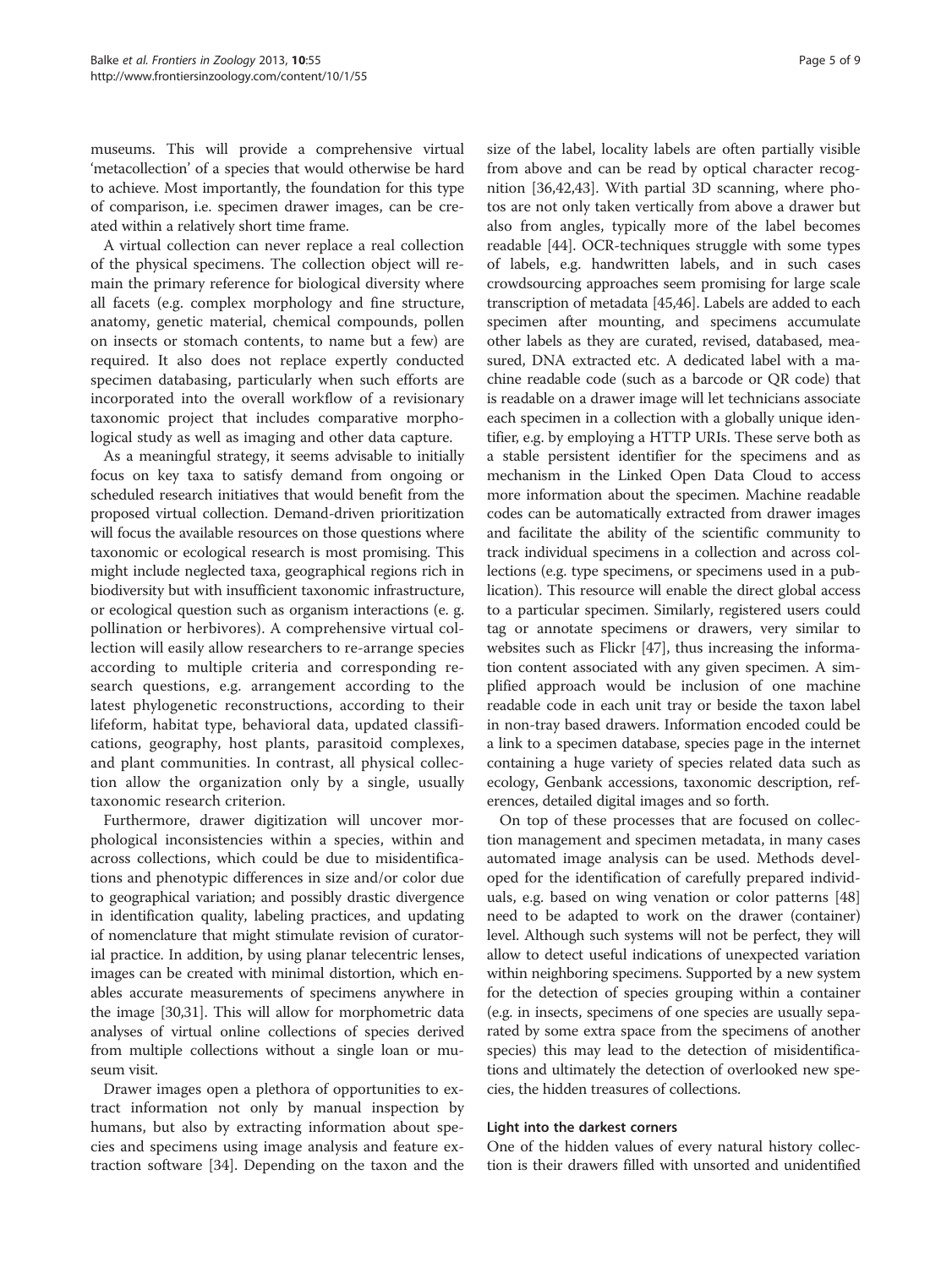specimens. The unsorted material of all natural history collections combined contains a wealth of new country, province, and state occurrence records. In addition it is expected to contain a significant amount of new, yet undescribed species. With a virtual global collection, researchers will have the chance to screen this material rapidly and online and ask for specific loans. In addition, they and qualified amateurs could provide generic or species identifications for specimens within their range of expertise, thus providing an online curation of natural history collections, including those unable to support resident specialists for the taxa in question (e.g., [[34](#page-7-0),[49](#page-8-0)]).

## Practical limitation 1: what about metadata?

An often expressed concern with respect to collection mass digitization is: where are the metadata? For example, the images do not easily conform to GBIF data standards, and often labels are not fully visible from above. From a curatorial point of view, the problem is simple: human resources are extremely sparse, and entering millions of specimen records is not a realistic shortterm priority for many institutions and taxa, though it clearly should be. Therefore, data entry has to be focused on those groups where data availability is currently required - for example, bees might be of greater interest currently than central Asian rove beetles.

Entering proper specimen data often requires highly trained staff capable of deciphering old labels and georeferencing ambiguous localities. For such an undertaking, specimens usually need to be handled, which is not desirable from a curatorial point of view, because potential damage to specimens has to be avoided. Smith & Blagoderov [\[26](#page-7-0)] estimated that "approximately 90% of the time required for digitization is spent on capturing metadata and labelling specimens". We suggest that by mass digitizing collections, we provide a window into what is in a collection in the first place, and attached metadata might be sparse initially. It is technologically feasible to attach basic data, stored within the image itself, to each specimen, or clusters of specimens, during the image processing step [31, 34, and others in 50]. Once researchers or other stakeholders require more data, "metadata entry on demand" can be requested, or more elaborate data can be entered as a priority activity or as databasing funding becomes available for certain taxa. These metadata can be tagged to the specimens and linked with a database (e.g. GBIF; discussed further below). Thus, while drawer digitization does not replace metadata entry, it can rapidly provide a great deal of rich information until such time as complete metadata has been captured. Services such as GBIF should be extended to facilitate discovery of such partially curated material alongside more complete data records. For large scale transcription of metadata, some projects have developed

successful crowd sourcing approaches where volunteers are engaged as citizen scientists [[45,46](#page-8-0)]. We have suggested above that inclusion of a machine readable label with a unique specimen identifier for each species could link the drawer image and specimen data database.

## Practical limitation 2: the taxon name labels are not visible from above

Many collections use a unit tray system where each species has its own (or several) tray(s) within the collection drawers. Often, the label with the taxon name is not attached to the bottom of the tray, but vertically against one of the tray walls. Such labels cannot clearly be read from above, and in cases such as these, each tray would need to be annotated electronically after generation of the final drawer image. But this is technically feasible at the metadata collection step as described above, where staff would enter the taxon name, and if possible its unique identifier, a link to a museum database, Zoobank, Wikispecies et cetera. Alternatively, vertical header labels can be replaced with horizontal labels as part of the imaging workflow. Another option are 'snapshots' available through Gigapan, where species names or other information can be assigned by the user to any given region of interest within a drawer; within the snapshot, a link can be inserted that reaches another resource such as EOL or Genbank. Such windows will also link to Zoobank and contain identifiers of species, author names, and so forth. 3D scanning mentioned above might remedy this problem, allowing virtual online tilting of drawers to reveal the vertical taxon label at the front of unit trays [[50](#page-8-0)].

New technical systems can be developed, where a set of cameras (one perpendicular, and four at 45° angle around it focusing on the same center) are used instead of one. In mapping, new photogrammetry uses similar techniques (albeit looking outwards from the airplane) and software to switch from perpendicular view to sideview is available e.g. for Microsoft and Google maps. Having 45° angled pictures from four sides would greatly increase the percentage of labels that can be deciphered.

## Practical limitation 3: the dorsal view does not show enough characters

We argue that in many cases, images of drawers, usually showing dorsal view of specimens, will provide a very good first impression of what species look like and how credible a preliminary identification is. Dorsal views do provide ample feedback for the amateur, and the images will help researchers to better plan their research visits to remote museums (since they have a working knowledge of the contents of drawers before they leave their home laboratory). A dorsal view cannot replace careful specimen examination, but technology that is available now can provide images of sufficient quality to illustrate,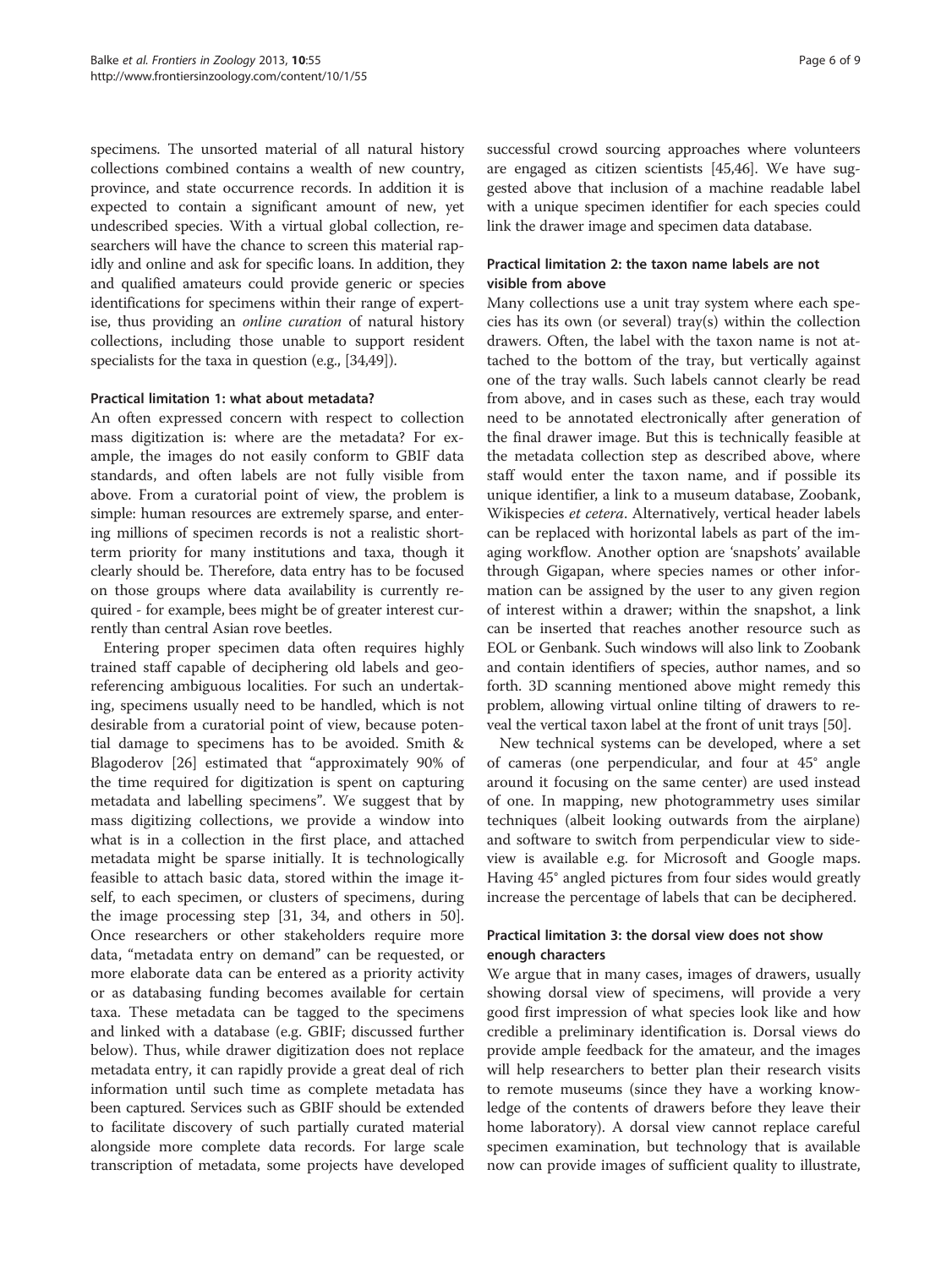for example, the tarsal structure of beetles less than a centimeter long. High resolution images viewed on a high definition screen will reveal more detail of more specimens than the average collection user will capture during a visit. We base this evaluation on currently operational technology (see articles in [\[51\]](#page-8-0)); 3D scanning approaches under development will strongly advance the possibilities, supplementing the dorsal view with partial lateral, posterior and anterior views [\[44](#page-8-0)].

With reduced resources for supporting collections, it is important to find the most cost-effective ways of managing collections. Whole drawer imaging is the fastest and least expensive way to undertake specimen-level digitization. We assume that the greatest value of drawer digitization lies in the novel accessibility of millions of unsorted accessions specimens, discussed above (see also [[30\]](#page-7-0)). Expert taxonomists will, for most groups, be able to readily decide which specimens they would like to receive as loans for further examination, ecologists, conservationists or citizen naturalists can request additional data where needed to enhance research. Tagging options (e.g. such as those in flickr.com) will facilitate remote online curation, and in some cases might mobilize citizen scientists to participate.

## Practical limitation 4: sustainability - images are outdated quickly

Database maintenance is a recurring issue, no matter what kind of data are kept. As specimens are curated, drawer content changes. However, we argue that this does not prohibit mass digitization per se. Firstly, curators will prioritize drawers with an extraordinarily good curation status combined with high species content. The content of such drawers tends to be rather 'stable'. Secondly, the amount of hands-on curator time required for whole drawer digitization is decreasing with technological advances and improved work-flows, so it is increasingly feasible to update all drawers that have been modified by a curator. This could be facilitated by assigning unique numbers to drawers (e.g., a barcode or a QR code on the outside of the drawers for a scanner attached to the imaging device or inside to capture this code as part of the image), which would permit specialist collection management software to automatically update the image file in the database and tagging of the image as 'new' or 'updated'.

Curators will also focus on drawers which are in most urgent need of basic first-pass sorting – their composition should ideally be highly unstable as experts further sort and improve curatorial standard. Thus, for these unsorted drawers, the hope would be for a much faster turnover, which would require image update whenever unidentified specimens were removed for identification. Despite this, the net benefit in terms of curatorial

improvement is higher than the effort for re-capturing the drawer contents. Other possibilities exist for tracking specimens with associated GUIDs once they have been moved from one unit tray to another. Alternatively, each unit tray of a drawer in a collection can be uniquely identified, and this code/serial number/barcode can be included in each image; when a specimen is moved from one databased unit tray to another, the new location data will go along with the specimen.

We feel that presently only a fraction of collections is actively being curated at a rate where drawer images will be outdated on a routine basis. Most institutions, even large ones, lack curators for most taxonomic groups. This means that on average whole sections of a collection can be imaged and the drawers will likely go unchanged for years to come – often decades. In the process of digitizing these largely static portions of a given collection, the collection itself is catalogued via images, which are very useful for insurance purposes, as well as getting closer to answering that age old museum question: 'how many specimens and species do we have?'. Counting the number of specimens in a drawer can readily be achieved using existing image analysis software like ImageJ [\[52](#page-8-0)], which can, for example, assign numbers to each specimen in a drawer.

## Conclusion

Recent technical developments allow the creation and dissemination of high-resolution, zoomable images of natural history collection objects. The availability of high-resolution imaging technology has, for the first time, the potential to enable a dramatic increase in the speed of collection digitization efforts, in particular against the background of large collection holdings and limited personnel resources. We propose to create a distributed, virtual global collection of natural history specimens and to provide a comprehensive and authoritative 'metacollection' that is readily accessible on the internet. Most promising areas of application are collections of numerous specimens that are deposited in standardsized drawers, such as insects, mollusk shells, etc. The pooled information from many collections allows new approaches of curating virtual world collections of certain taxa and to infer a wide range of biodiversity related information, morphological data, behavioral data, habitat type, geography, host plants, and ecological data. Limitations of the method need to be addressed, some of which are inherent to the method, such as labels that are hidden under the specimen, or inadequate, insufficient, or cryptic label data that require well-trained staff no matter what digitization methods are used. The amount of information that can be inferred from images that show specimens viewed only from above varies across taxa, but often provides enough feedback to make decisions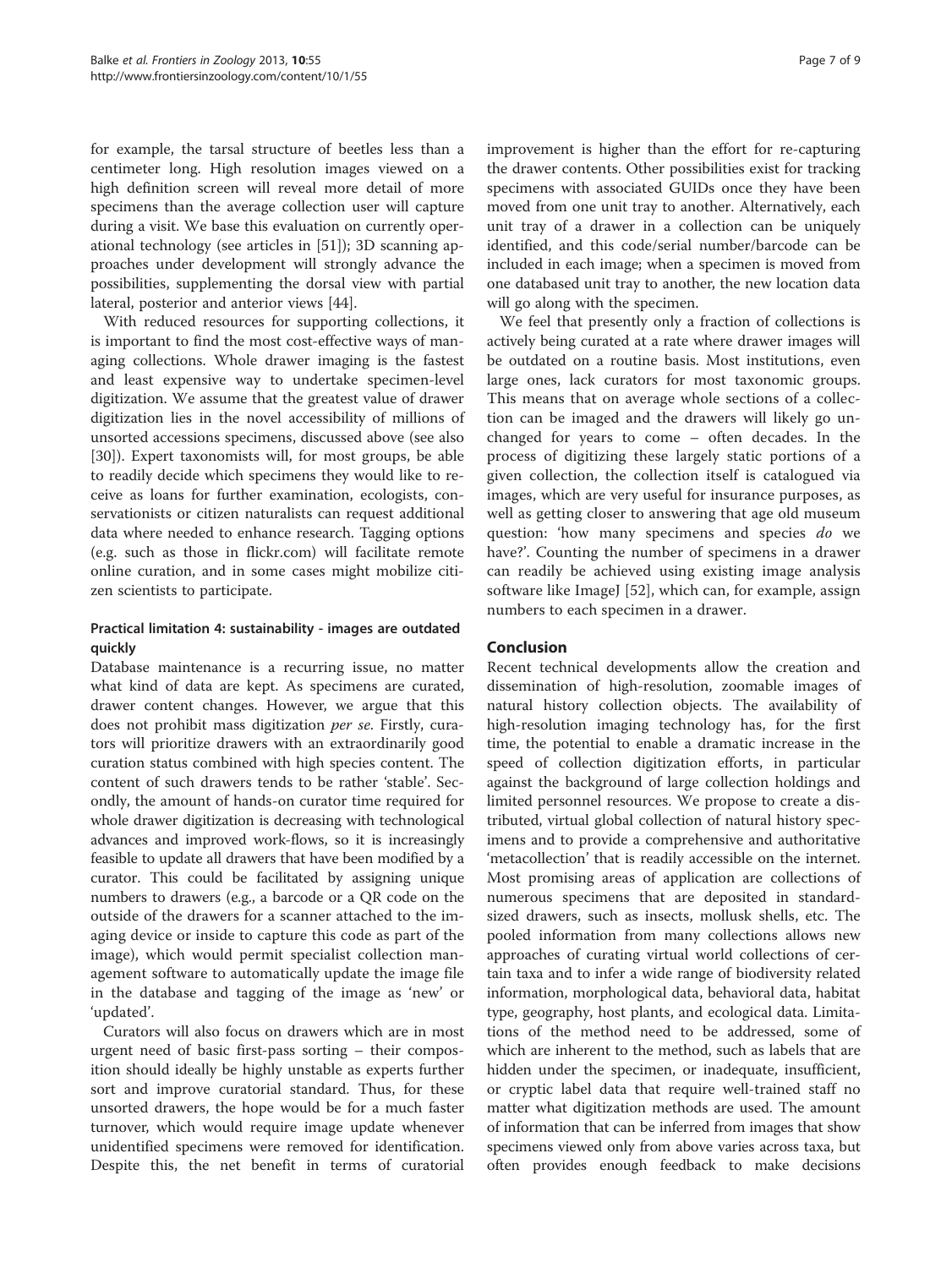<span id="page-7-0"></span>regarding further research directions, the requirement to physically visit a collection, or which material needs to be borrowed for closer examination. Lastly, images may become outdated when the drawer content changes. However this is a general problem of any digitization effort and requires an efficient mechanism to update the information, in this case the ability to quickly and efficiently rescan a collection unit like an insect drawer. In addition, this will create a series of snapshots of a drawer that can serve as a timeline for the content of a particular collection unit or even for tracking individual specimens if these can be recognized in dorsal view by their ID or perhaps their barcode or QR code. A range of existing initiatives (e.g. GBIF, EoL, ALA) contain technical solutions which indicate that the creation of a global virtual collection Is not only possible, but that it will greatly facilitate our ways of understanding biodiversity by utilizing the enormous potential that is slumbering in our natural history collections worldwide.

#### Competing interests

The authors declare that they have no competing interests.

#### Authors' contributions

MB and SS designed the study. All authors participated in manuscript preparation; all have read and approved the final manuscript.

#### Acknowledgements

This project was made possible with the help of BMBF GBIF grant 01LI1001B. Support was also granted by the European Union's 7th Framework Programme (FP7/2007-2013) with the projects 4D4Life (grant agreement №238988) and pro-iBiosphere (grant agreement №312848) and by the EFRE EoS project at MFN Berlin. We thank Dr John Ascher (National University of Singapore) for many helpful comments which improved this manuscript considerably, and Vojtech Novotny for his encouragement.

#### Author details

1 Zoologische Staatssammlung, Münchhausenstr. 21, 81247 Munich, Germany. <sup>2</sup>GeoBio Center, Ludwig-Maximilians-University, Munich, Germany. <sup>3</sup>Swedish Museum of Natural History, SE 104 05 Stockholm, Sweden. <sup>4</sup>Systematic Entomology Lab, USDA-ARS, c/o NMNH, Smithsonian Institution, Washington DC, USA. <sup>5</sup>Museum für Naturkunde, Invalidenstr. 43, 10115 Berlin, Germany.<br><sup>6</sup>Staatliches Museum für Naturkunde Karlsruhe, Erborinzenstr. 13, 76133. Staatliches Museum für Naturkunde Karlsruhe, Erbprinzenstr. 13, 76133 Karlsruhe, Germany. <sup>7</sup>Natural History Museum London, Cromwell Road, London SW7 5BD England. <sup>8</sup>LIPI Division of Zoology (Museum Zoologicum Bogoriense), Cibinong, West Java, Indonesia. <sup>9</sup>Staatliches Museum für Naturkunde Stuttgart, Rosenstein 1, 70191 Stuttgart, Germany. <sup>10</sup>Department of Entomology, National Museum, Kunratice 1, 148 00 Praha 4, Czech Republic. <sup>11</sup>CONICET - Laboratorio de Entomologiá, Departamento de Biodiversidad y Biologá Experimental, Universidad de Buenos Aires, Av. Int. Guïraldes s/n, Ciudad Universitaria, C1428EHA Buenos Aires, Argentina. <sup>12</sup>Illinois Natural History Survey, University of Illinois, 1816 S Oak St., Champaign, IL 61801 USA. 13Atlas of Living Australia, CSIRO Ecosystem Sciences, GPO Box 1700, Canberra, ACT 2601 Australia. <sup>14</sup>Australian National Insect Collection, CSIRO Ecosystem Sciences, GPO Box 1700, Canberra, ACT 2601 Australia. <sup>15</sup>National University of Singapore and Raffles Museum of Biodiversity Research, Department of Biological Science, National University of Singapore, 14 Science Drive 4, 117543 Singapore, Singapore. <sup>16</sup>GBIF Secretariat, Universitetsparken 15, 2100 Copenhagen, Denmark.

#### Received: 5 March 2013 Accepted: 2 September 2013 Published: 17 September 2013

#### References

- 1. Godfray HCJ: Challenges for taxonomy. Nature 2002, 417:17–19. 10.1038/ 417017a.
- 2. Biodiversity Heritage Library. [www.biodiversitylibrary.org.](http://www.biodiversitylibrary.org)
- 3. International Taxonomic Information System [ITIS]. [www.itis.gov.](http://www.itis.gov)
- 4. Polaszek A, Agosti D, Alonso-Zarazaga M, Beccaloni G, de Place Bjørn P, et al: A universal register for animal names. Nature 2005, 437:477. 10.1038/437477a).
- 5. ZooBank. [www.zoobank.org.](http://www.zoobank.org)
- 6. Hebert PDN, Cywinska A, Ball SL, deWaard JR: Biological identifications through DNA barcodes. Proc R Soc Lond B 2003, 270:313–321.
- 7. Barcode of Life Data Systems [BOLD]. [www.boldsystems.org](http://www.boldsystems.org).
- 8. Global Biodiversity Information Facility [GBIF]. [www.gbif.org](http://www.gbif.org).
- 9. Noah. [www.projectnoah.org](http://www.projectnoah.org).
- 10. iNaturalist. [www.inaturalist.org.](http://www.inaturalist.org)
- 11. Encyclopedia of Life [EOL], [www.eol.org.](http://www.eol.org)
- 12. Discover life. [www.discoverlife.org.](http://www.discoverlife.org)
- 13. LifeDesks. [www.lifedesks.org](http://www.lifedesks.org).
- 14. Wikispecies. www.species.wikimedia.org.
- 15. Scratchpads. <http://scratchpads.eu>.
- 16. IdentifyLife. [www.identifylife.org.](http://www.identifylife.org)
- 17. Hendrich L, Balke M: A simultaneous journal / wiki publication and dissemination of a new species description: neobidessodes darwiniensis sp. n. from northern Australia (Coleoptera, Dytiscidae, Bidessini). ZooKeys 2001, 79:11–20. doi:10.3897/zookeys.79.803.
- 18. ZooKeys. [www.pensoft.net/journals/zookeys](http://www.pensoft.net/journals/zookeys).
- 19. Species-Id species pages, working example. [www.species-id.net/wiki/](http://www.species-id.net/wiki/Neobidessodes_darwiniensis) [Neobidessodes\\_darwiniensis](http://www.species-id.net/wiki/Neobidessodes_darwiniensis).
- 20. Global Plants Initiative [GPI]. [http://gpi.myspecies.info/.](http://gpi.myspecies.info/)
- 21. Jstor plants. [www.plants.jstor.org](http://www.plants.jstor.org).
- 22. Scheffers BR, Joppa LN, Pimm SL, Laurance WF: What we know and don't know about earth's missing biodiversity. Trends Ecol Evol 2012. in press doi:10.1016/j.tree.2012.05.008.
- 23. Wheeler QD, Knapp S, Stevenson DW, Stevenson J, Blum SD, Boom BM, Borisy GG, et al: Mapping the biosphere: exploring species to understand the origin, organization and sustainability of biodiversity. Syst Biodivers 2012, 10:1–20. 10.1080/14772000.2012.665095.
- 24. US virtual herbarium (USVH). [www.wiu.edu/USvirtualherbarium.](http://www.wiu.edu/USvirtualherbarium)
- 25. Barkworth M, Murrell Z: The US Virtual Herbarium: working with individual herbaria to build a national resource. ZooKeys 2012, 209:55–73. 10.3897/zookeys.209.3205.
- 26. Smith V, Blagoderov V: Bringing collections out of the dark. ZooKeys 2012, 209:1–6. 10.3897/zookeys.209.3699.
- 27. Atlas of Living Australia. [www.ala.org.au](http://www.ala.org.au).
- 28. Hoffmann AA, Woods RE, Collins E, Wallin K, White A, McKenzie JA: Wing shape versus asymmetry as an indicator of changing environmental conditions in insects. Aust JEntomol 2005, 44:233–243. 10.1111/j.1440- 6055.2005.00469.x.
- 29. Smartdrive digitising equipment. [www.smartdrive.co.uk.](http://www.smartdrive.co.uk)
- 30. Blagoderov V, Kitching I, Livermore L, Simonsen T, Smith V: No specimen left behind: industrial scale digitization of natural history collections. ZooKeys 2012, 209:133–146. 10.3897/zookeys.209.3178.
- 31. Mantle B, La Salle J, Fisher N: Whole-drawer imaging for digital management and curation of a large entomological collection. ZooKeys 2012, 209:147–163. 10.3897/zookeys.209.3169.
- 32. DScan. zsm-entomology.de/wiki/DScan.
- 33. Schmidt S, Balke M, Lafogler S: DScan a high-performance digital scanning system for entomological collections. ZooKeys 2012, 209:183–191. 10.3897/zookeys.209.3115.
- 34. Johnson L, Mantle B, Gardner J, Backwell P: Morphometric measurements of dragonfly wings: the accuracy of pinned, scanned and detached measurement methods. ZooKeys 2013, 276:77–84. 10.3897/ zookeys.276.4207.
- 35. Gigapan. [www.gigapan.com](http://www.gigapan.com).
- 36. La Salle J, Wheeler QD, Jackway P, Winterton SL, Hobern D, Lovell D: Accelerating taxonomic discovery through automated character extraction. Zootaxa 2009, 2217:43–55.
- 37. NC State University Insect Museum. <http://insectmuseum.org/>.
- 38. Oever J, Gofferjé M: 'From pilot to production': large scale digitisation project at naturalis biodiversity center. ZooKeys 2012, 209:87–92. 10.3897/zookeys.209.3609.